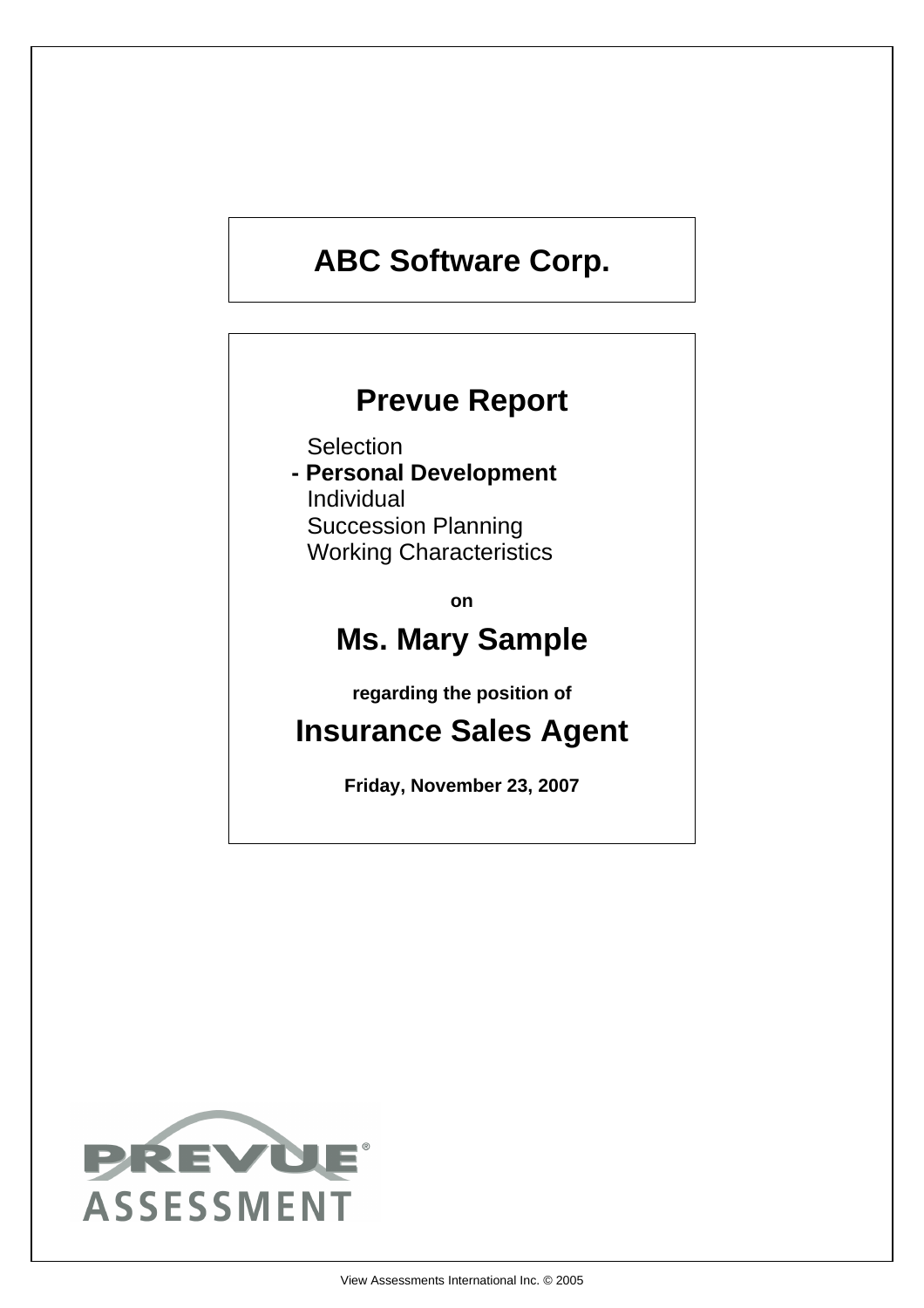# **Prevue Benchmark**



A Prevue benchmark illustrates the required characteristics of various jobs as decided by management. The shadowed areas above graphically represent the benchmark for this Insurance Sales Agent position. The number on each scale is Mary Sample's actual score.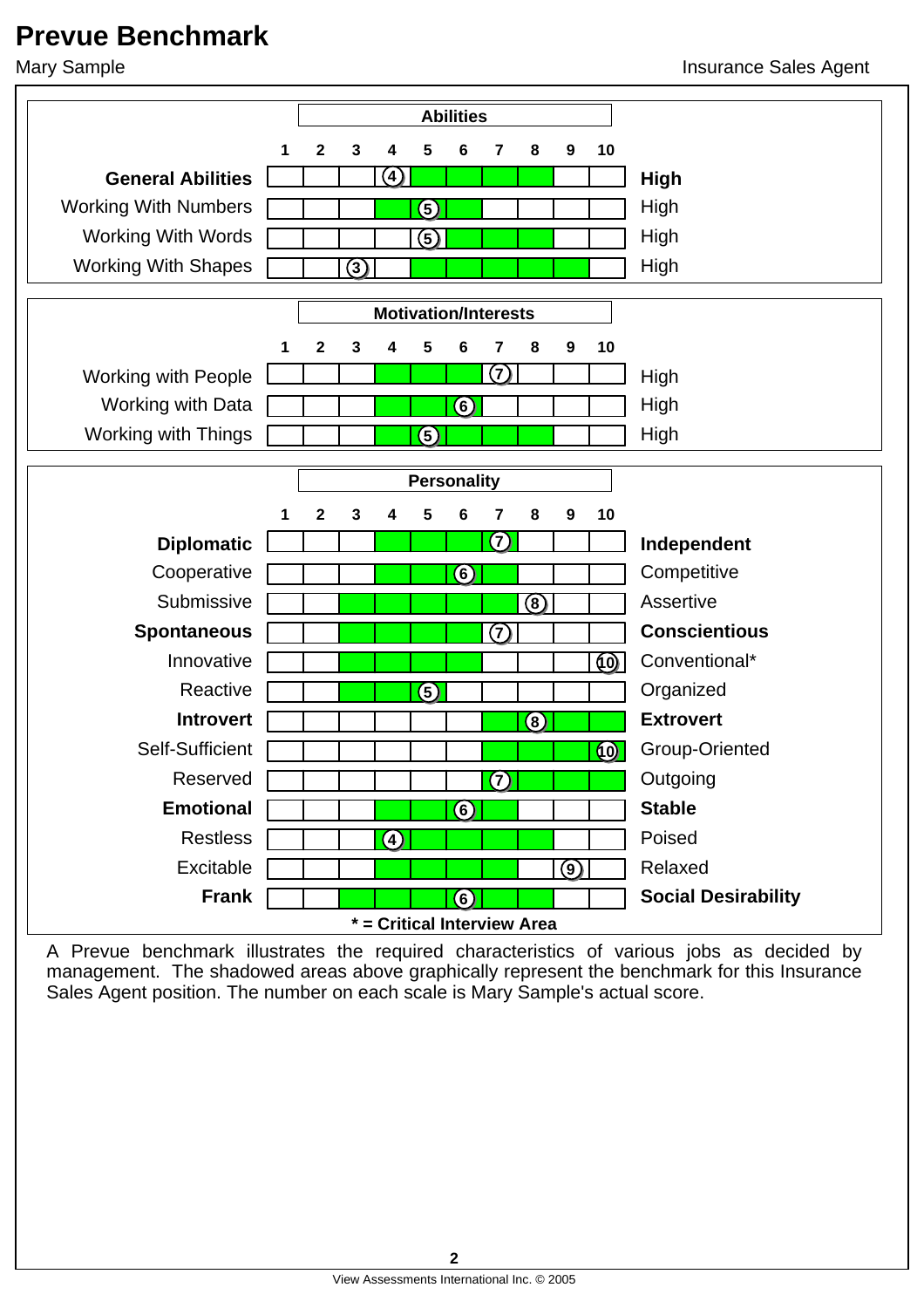#### **How to Use the Assessment in the Coaching / Training Process**

One of the challenges management faces in coaching and training individuals is the process of correctly identifying developmental needs. The Prevue Personal Training Report provides specific coaching and training information by simply matching Ms. Sample's assessment to this Insurance Sales Agent benchmark. For each particular requirement in the benchmark the manager or training professional is provided with a starting point that identifies the appropriate skills or competencies required for the Insurance Sales Agent position.

#### **Critical Coaching Topics**

As part of this benchmark's design process, management resolved that certain **critical coaching or training topics** in relation to the Prevue sten graph are of significant importance to successful job performance. The benchmark suitability percentage score on the graph page has been modified accordingly

The **( \* )** adjacent to the percentage score on the graph indicates that Ms. Sample's score on this particular benchmark has identified a critical coaching or training area. As a result the other factors that contribute to Ms. Sample's personal development, including specific coaching needs or a particular training requirement, should bear more importance

The following identify the relationship between these areas and the Prevue score.



Ms. Sample is conventional and reliable, and often meticulous in her attention to details. She likes to do things "by the book" and prefers a structured work environment with a definite work plan. Accordingly, coaching for Mary Sample should begin with a review of her job description to identify issues which require flexibility or innovation. Because she tends to be time conscious and traditional, she may find it difficult to adapt to delays, new technology, personnel changes, or emotional upheaval in the workplace. Coaching for Ms. Sample should include a flexible time management plan so that she will have more latitude to deal with disruptions.

#### **Coaching Areas Off the Benchmark**

The following are areas where Ms. Sample did not match this benchmark. A brief explanation of the benchmark and score result is followed by suggestions and statements which may assist you in coaching her future performance as an Insurance Sales Agent.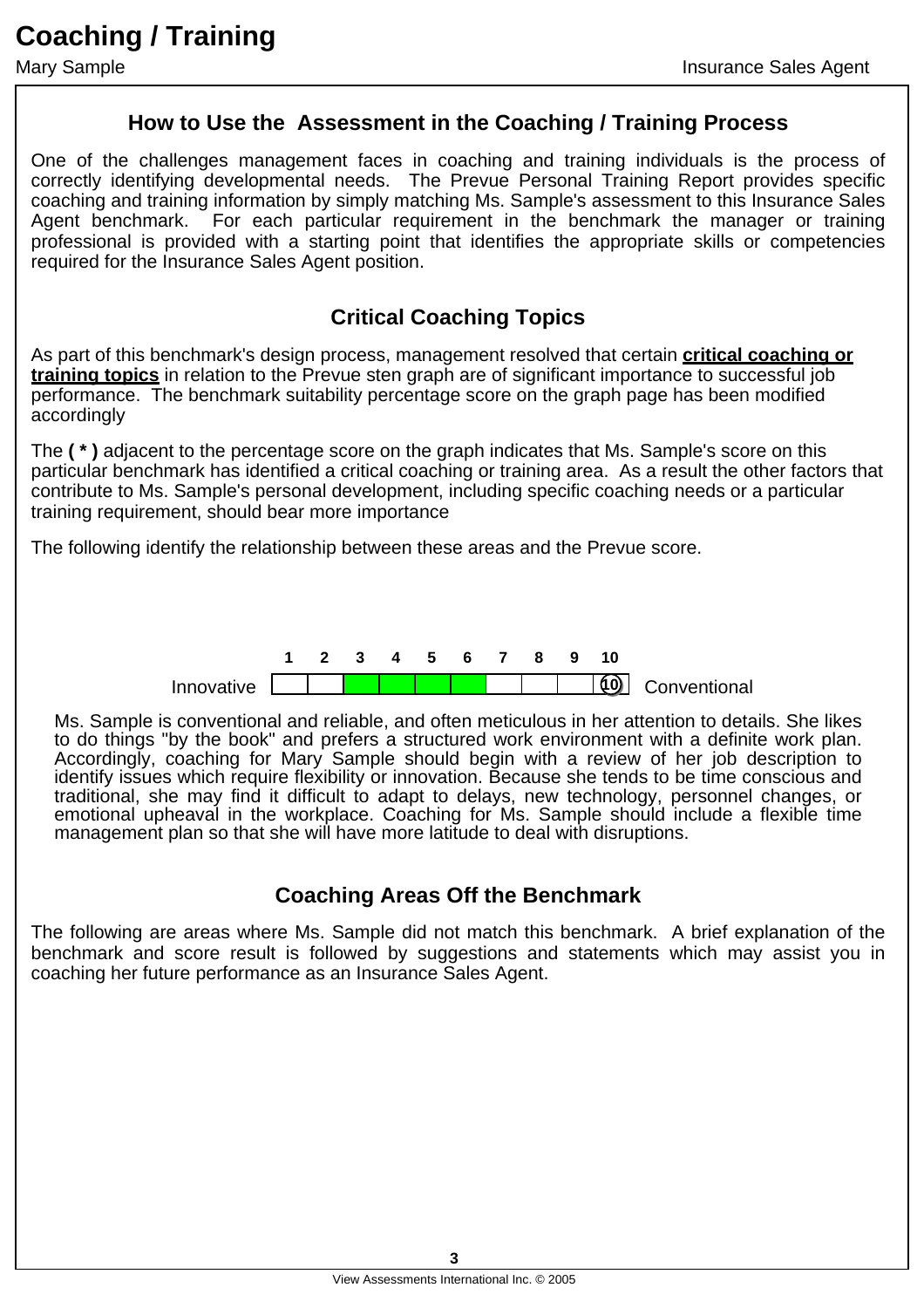# **Coaching / Training**



It will be evident that Ms. Sample does not fall within the Benchmarks for all of the dimensions of Abilities for this Insurance Sales Agent position.

A score above any of the Abilities Benchmarks will not generally be detrimental to overall performance. If this is the case for Ms. Sample, consideration should be given to whether the position provides her with sufficient challenge, stimulation and opportunity.

A score below any of the Abilities Benchmarks suggests Ms. Sample may have difficulty in quickly and effectively addressing and completing those aspects of the job where she is below the Benchmark. Courses at local colleges coupled with tutoring in the subject areas where Ms. Sample has scored below the Benchmark should be considered.



Mary Sample is well motivated to work with people. Her preference for working with others could be useful in many areas of business, but she may give lower priority to tasks which offer little social contact. Most people in this Insurance Sales Agent position will tend to be less gregarious than Ms. Sample. For full productivity, Ms. Sample may need coaching to develop more interest in solitary work.



Ms. Sample is rational, assertive, and outspoken. These good qualities but an Insurance Sales Agent should avoid being argumentative, both with clientele and co-workers. Coaching for Ms. Sample should emphasize that, while she cannot control others, she can control her response to them. Ms. Sample may benefit from considering tactful rather than forceful ways of expressing herself.



Being conscientious and detail-oriented, Mary Sample prefers orderly work habits. She is still able to adapt to unexpected changes or sudden demands, but her forte is likely to be an organized approach and meticulous follow-up. As an Insurance Sales Agent occasionally needs to react spontaneously, Ms. Sample might want to develop her lateral thinking skills. Problem-solving exercises, especially games of logic, puzzles, or role playing, would be helpful.



Ms. Sample is relaxed, untroubled, and well able to cope with pressure. Less scrupulous people may attempt to exploit her easy trust and remarkable patience. Coaching should encourage a little more fervor and vigilance. Trust exercises would also help Ms. Sample to determine when it is and is not appropriate to trust.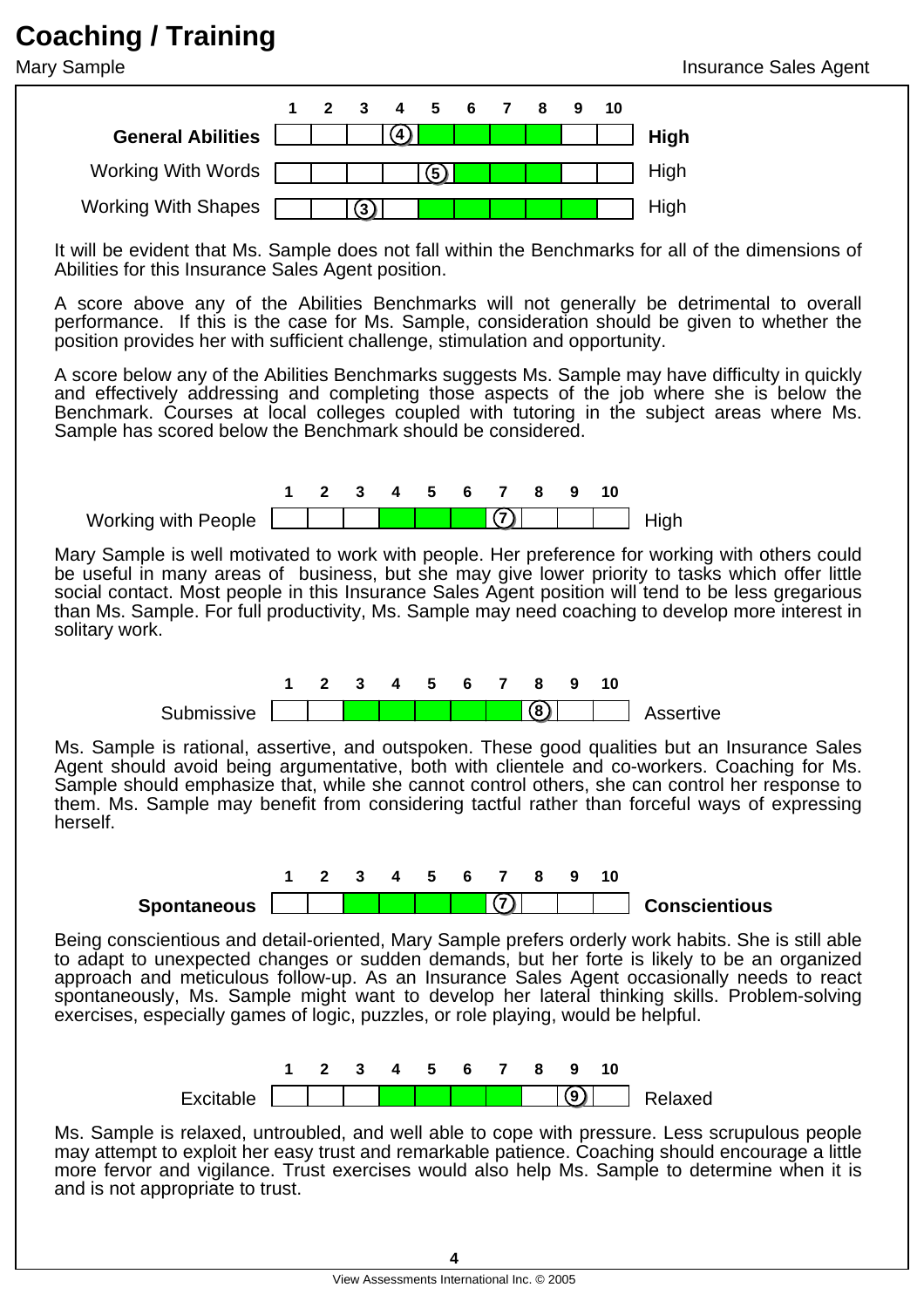# **Total Person Description**

#### **Note:**

The Total Person is a combination of all the elements Ms. Mary Sample completed in her Prevue Assessment.

This person has average ability to work with words and numbers, and lower than average ability to work with shapes. Assignments that involve working with text or numeric data will be easier for her. Common paperwork and some writing are within her scope. Similarly, she will do reasonably well with ordinary spreadsheets, data tables, and simple arithmetic tasks. She will be slower, however, to learn new tasks requiring spatial abilities and may have difficulty following diagrams, estimating space requirements, or interpreting graphs. She may well require more instruction, guidance, and time to achieve competence in routine work if it requires spatial reasoning. Ms. Sample will perform best when the environment and work practices remain constant. Frequent changes in the work routine will be difficult for her and may result in errors.

Ms. Sample is strongly interested in people and would be most happy in a job that involves contact with others. She is also well motivated to work with data and moderately interested in things. She could process abstract information and use technology so long as she still had opportunities for social interaction. She would perform best where she could take advantage of her preferences for both interpersonal activity and data analysis. In a computer context, Ms. Sample would enjoy direct communication (via Internet connections, E-mail, and word processing) and data management.

Ms. Sample is a strong team player who enjoys individual recognition. Competitive and highly assertive, she is extremely direct and says exactly what she thinks. At times, her willingness to confront can seem argumentative, but she still values cooperation and will seek to collaborate with rather than browbeat her opponents. She is most comfortable when controlling the situation and, when she has a personal interest in the events at hand, it may be difficult for her to let go of authority.

Ms. Sample will conduct herself in a conventional and reliable manner. She can also be creative and spontaneous, and she can react to events as they happen. Although she is at her best working in a structured and unambiguous environment, Ms. Sample will prefer to respond spontaneously to situations as they arise. This is a good combination for most businesses because it means reliable performance with the flexibility to meet sudden changes in the marketplace.

Mary Sample prefers to work in the company of others. She believes that the more people involved the better the outcome. Extended periods of solitude will be frustrating for her. Often wanting to be in the spotlight, she will usually lead any discussion. She enjoys meeting new people and exploring new ideas. She often acts impulsively and long-term assignments must include variety or else she will lose interest. Ms. Sample will not tolerate a great deal of monotony and she will thrive on challenging assignments, particularly if these contain an element of risk.

Mary Sample is sensitive to the emotions of others, and she will generally act appropriately. Certainly, unwarranted criticism can upset her equilibrium, but she will quickly regain her normal good humor. She is not bothered by the ordinary give and take of human relations. She is generally calm and, while aware of stress, she does not let it stop her from achieving her goals. She is so relaxed and copes so well with pressure that some might misinterpret her lack of excitability as indifference. Less scrupulous people may attempt to exploit her easy trust and remarkable patience. Ideally, she should work on demanding, high pressure, long-term projects that require dealing with people openly and objectively. Whether she is required to give a fast response to a crisis or methodical attention to a routine task, Ms. Sample will work well under most pressures.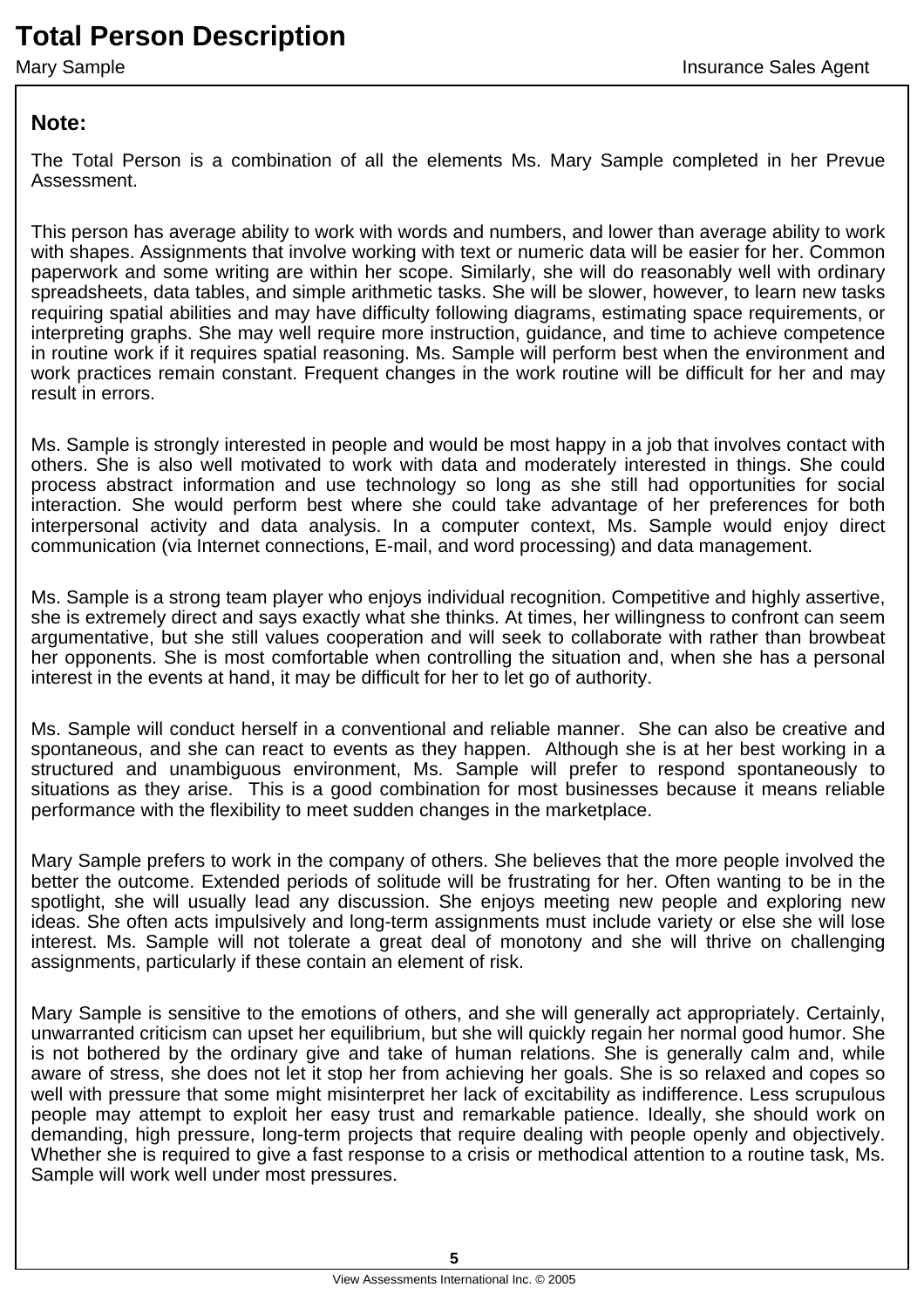#### **NOTE:**

The individual traits on the following pages are descriptions of Ms. Sample's characteristics as determined by the Prevue Assessment. The 1 - 10 scoring scale used throughout the Prevue Assessment is called a sten scale. Sten simply means the standard tenth of a normal bell curve. Approximately 16% of the population would have sten scores in the 1 - 3, and 16% in the 8 - 10 ranges. The other 68% of the population will score in the middle ranges 4 - 7.

**General Abilities** Ms. Sample is likely to be reasonably competent, but tends to learn slightly more slowly than the average person, finding it hard at times to absorb new<br>information. She may have difficulty coping with She may have difficulty coping with problems that require mental reasoning combined with time pressures. Ms. Sample is likely to be very efficient working within a structured environment, where there are opportunities to develop her skills at her own pace. **4 1 2 3 4 5 6 7 8 9 10** Working With Numbers Ms. Sample has a fair capacity for speed and accuracy in numerical reasoning. This indicates she is as able as most average adult workers dealing with simple numbers. **5 1 2 3 4 5 6 7 8 9 10** Working With Words This score suggests an average capacity for speed and accuracy when dealing with written information. Ms. Sample is as able as most with expression or presentation of written communication. **5 1 2 3 4 5 6 7 8 9 10** Working With Shapes Ms. Sample has a below average skill in working with shapes. Although individuals with this score are likely to be reasonably competent in manipulating shapes, they may be rather slow. When under time demands they are likely to make more than an average number of mistakes in spatial visualization. **3 1 2 3 4 5 6 7 8 9 10**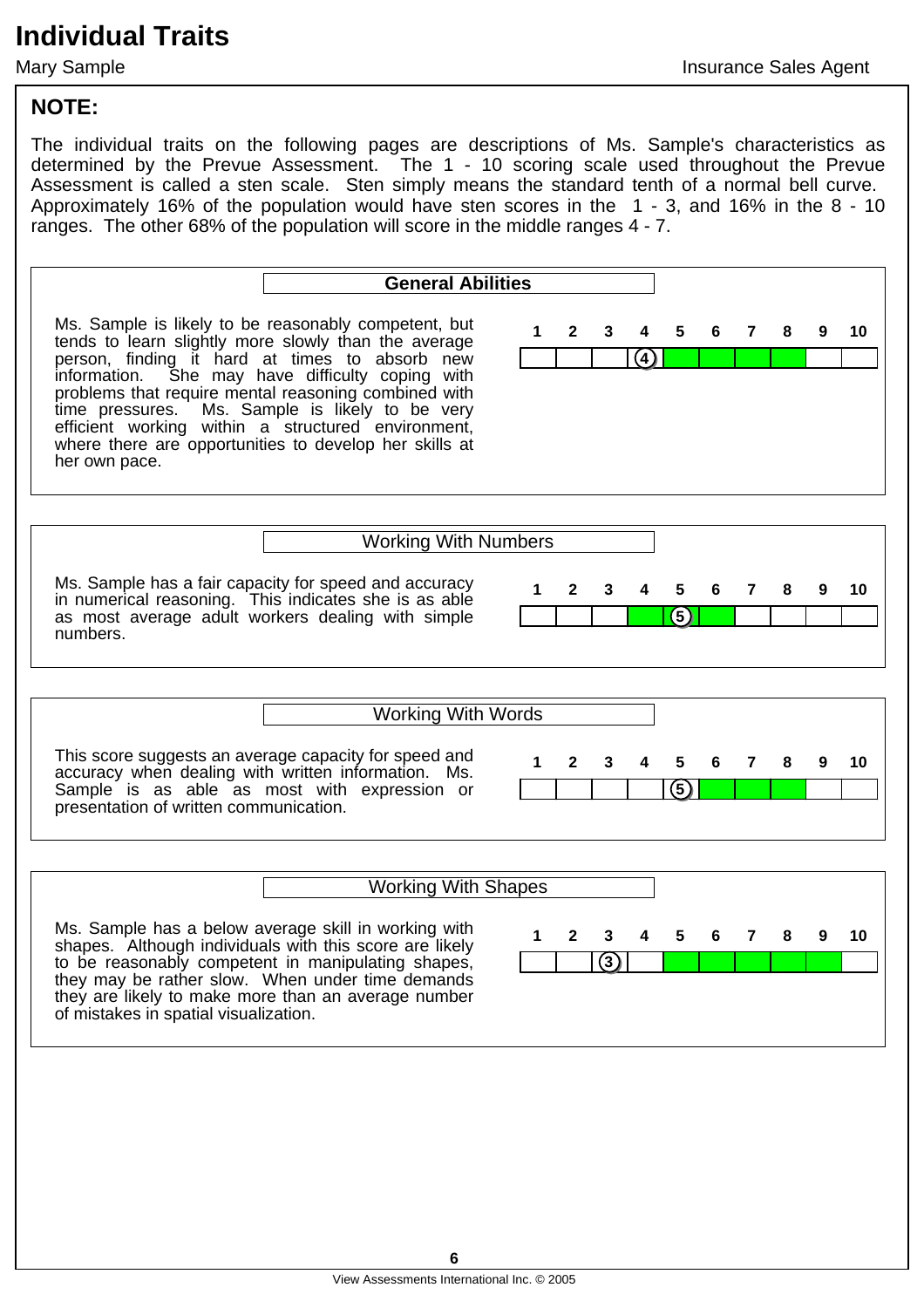| <b>Working With People</b>                                                                                                                                                                                                                                                                                                                           |                             |                               |
|------------------------------------------------------------------------------------------------------------------------------------------------------------------------------------------------------------------------------------------------------------------------------------------------------------------------------------------------------|-----------------------------|-------------------------------|
| Ms. Sample shows a high average interest in work that<br>involves dealing with people. She is likely to prefer<br>employment that involves a reasonable degree of<br>contact with others and would not be happy working on<br>her own. She will enjoy work that requires difficult and<br>demanding interpersonal skills.                            | 1<br>5<br>2<br>3            | 10<br>6<br>7<br>9<br>(7)      |
|                                                                                                                                                                                                                                                                                                                                                      |                             |                               |
| <b>Working With Data</b>                                                                                                                                                                                                                                                                                                                             |                             |                               |
| Ms. Sample has some interest in working with data.<br>Such a person will be able to relate and balance this<br>limited interest in data to those tasks in the job that<br>require working with people or working with machinery<br>and equipment. She would not necessarily feel the<br>need to work with data to form the major part of her<br>job. | 1<br>2<br>3<br>5            | 7<br>8<br>9<br>10<br>6<br>(6) |
|                                                                                                                                                                                                                                                                                                                                                      |                             |                               |
| <b>Working With Things</b>                                                                                                                                                                                                                                                                                                                           |                             |                               |
| Mary Sample expresses an average level of interest in<br>work that deals with inanimate objects such as<br>machinery, tools or equipment. Such people are likely<br>to be comfortable in handling goods or equipment, but<br>would not see that interest being central to their work.                                                                | 1<br>2<br>3<br>5<br>(5)     | 7<br>9<br>10<br>6<br>8        |
|                                                                                                                                                                                                                                                                                                                                                      |                             |                               |
| <b>Diplomatic / Independent</b>                                                                                                                                                                                                                                                                                                                      |                             |                               |
| Mary Sample is usually forthright and plays hard to win.<br>She can be outspoken and unafraid of controversy<br>Ms. Sample can participate in<br>and argument.<br>achieving team and individual goals.                                                                                                                                               |                             | (7)                           |
|                                                                                                                                                                                                                                                                                                                                                      |                             |                               |
| Cooperative / Competitive                                                                                                                                                                                                                                                                                                                            |                             |                               |
| She describes herself as a person who is competitive<br>and plays to win. She is a cooperative team member.<br>Such individuals seek compromise between their own<br>achievements, and the need to maintain relationships<br>with others.                                                                                                            | 1<br>$\mathbf{2}$<br>5<br>3 | 7<br>10<br>6<br>8<br>9<br>(6) |
|                                                                                                                                                                                                                                                                                                                                                      |                             |                               |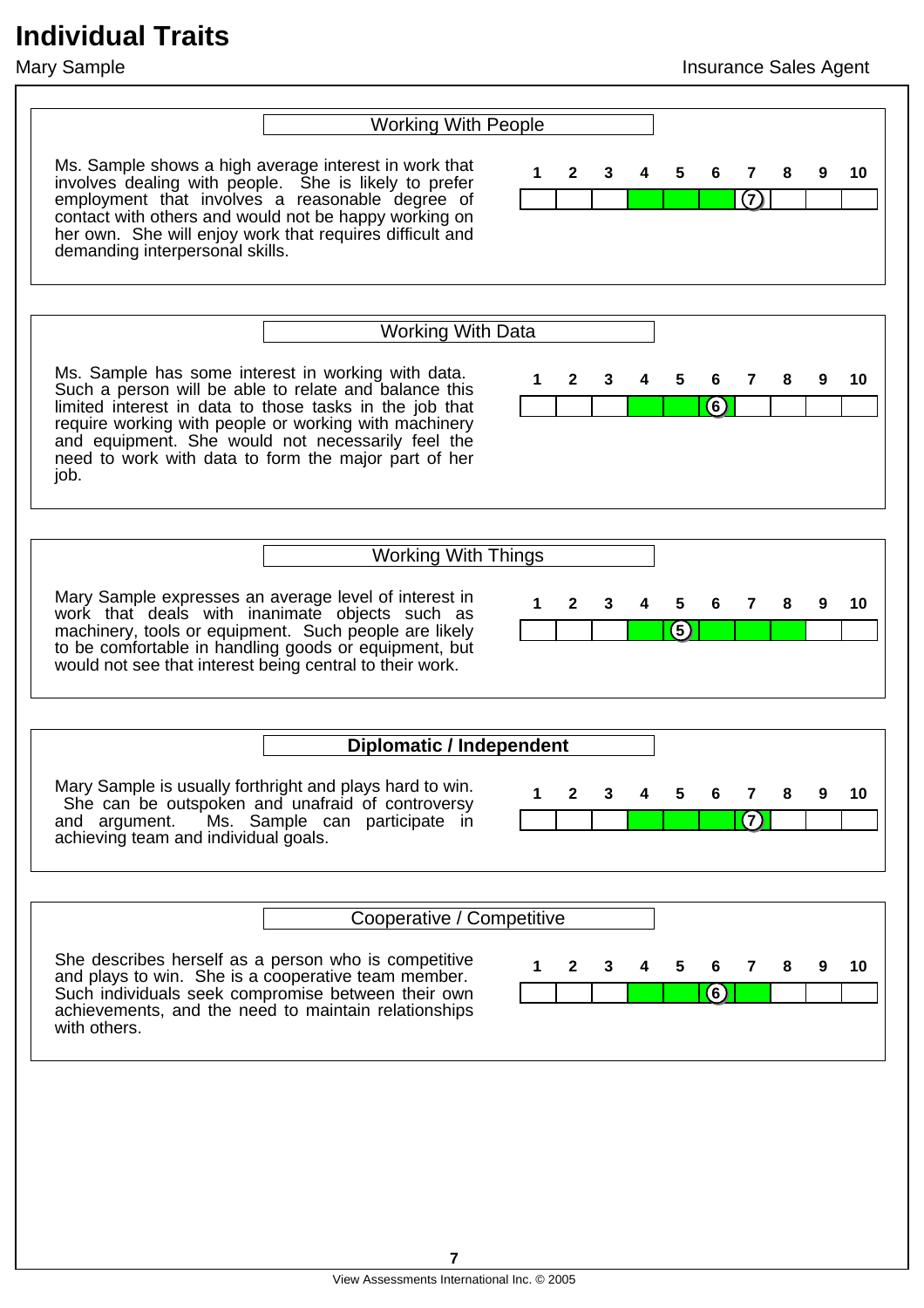#### Mary Sample **Insurance Sales Agent**

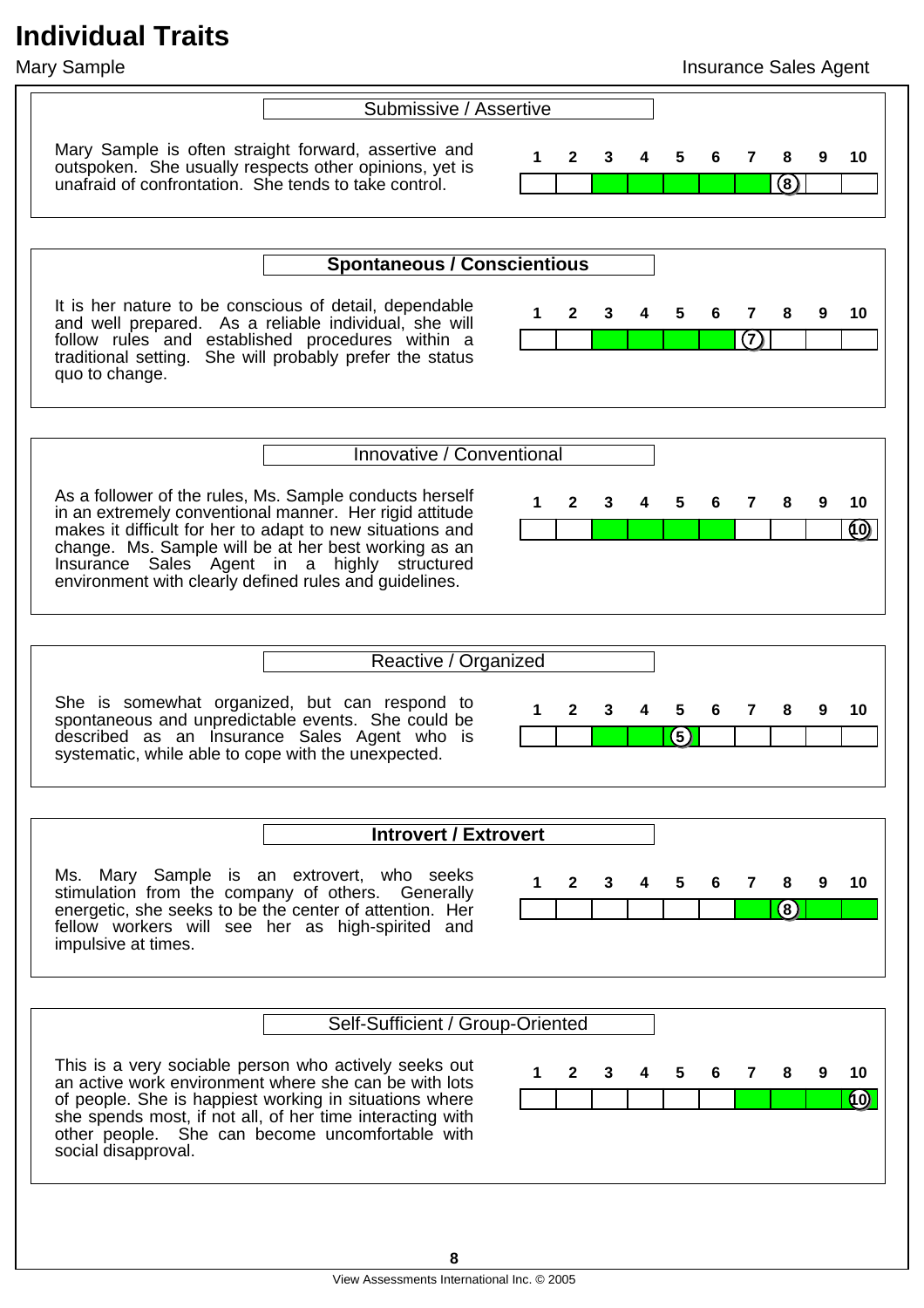#### Mary Sample **Insurance Sales Agent**